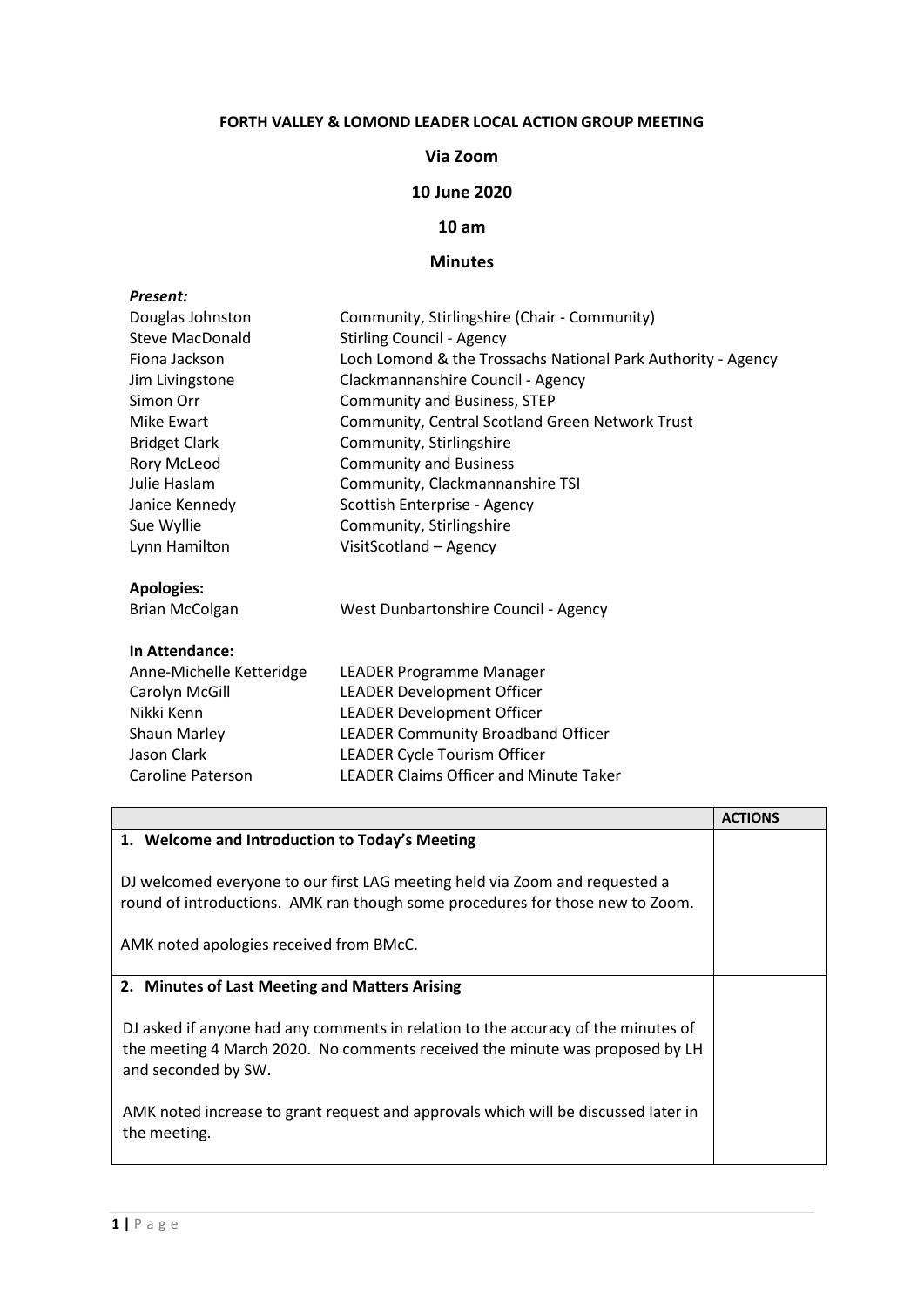# **3. COVID-19 and LEADER**

AMK advised LEADER staff have been working from home and supporting projects in all ways possible to help projects work through some stressful project problems which have been triggered or exacerbated by Covid-19 lockdown. Our priority has been to help projects submit claims and pay their claims as quickly as we can to ease projects' cashflow.

LEADER staff have helped with Stirling Council's coordination of community response in the rural wards covered by LEADER. We have been providing risk assessment information to Scottish Government to help them plan for any Covid-19 response or creative uses of underspends. We have been supporting the national LEADER staff group – with Shaun's Smart Digital Villages project convening the first 2 Scotland wide LEADER meetings online – we've never had such good attendance.

The impact for projects:

- 1. Primarily cashflow. This has been particularly acute for our business applicants, the farm based ones have not been eligible for the business grants.
- 2. Our events based projects have had to cancel, postpone or reshape the delivery (workshops have moved to being online events)
- 3. Our cooperation projects have been particularly hit as learning visits abroad cannot happen during lockdown, and even after we come out of lockdown there is scepticism that we would be able to recruit people to go.
- 4. Our two large capital projects have gone on hold neither had started both are optimistic that they can start quickly after lockdown. More generally we are being told that the building industry is warning of supply issues and increased prices

SMacD updated on the Stirling Council Covid19 support to businesses where they had got all partners working together to provide an advice service for grants which has been inundated with calls and emails. He thanked the LEADER team for their support with the community response work.

### **4. Update from Scottish Government**

AMK advised that SG have extended the period by which projects can theoretically claim from LEADER by 3 months so it's now until 31 March 2021. Unfortunately the LAG/AB has to then submit claims to Scottish Government by the same date, so realistically projects have until the end of December 2020 with a few

AMK noted Scottish Government is interested in LEADER projects who can support Covid recovery but has not yet committed funds to do this. They are also considering whether LAGs can use underspends to extend projects.

SMacD attended AB meeting held on 9 June, and flagged up a possible programme extension to 31 December 2021 which was currently being looked at. LAG member queried discussions on transitional agreement arrangement for LEADER? SMacD advised there was some discussion at the end of the meeting but nothing to update on. LAG member queried risk assessment on clawback if projects don't complete?

exceptions.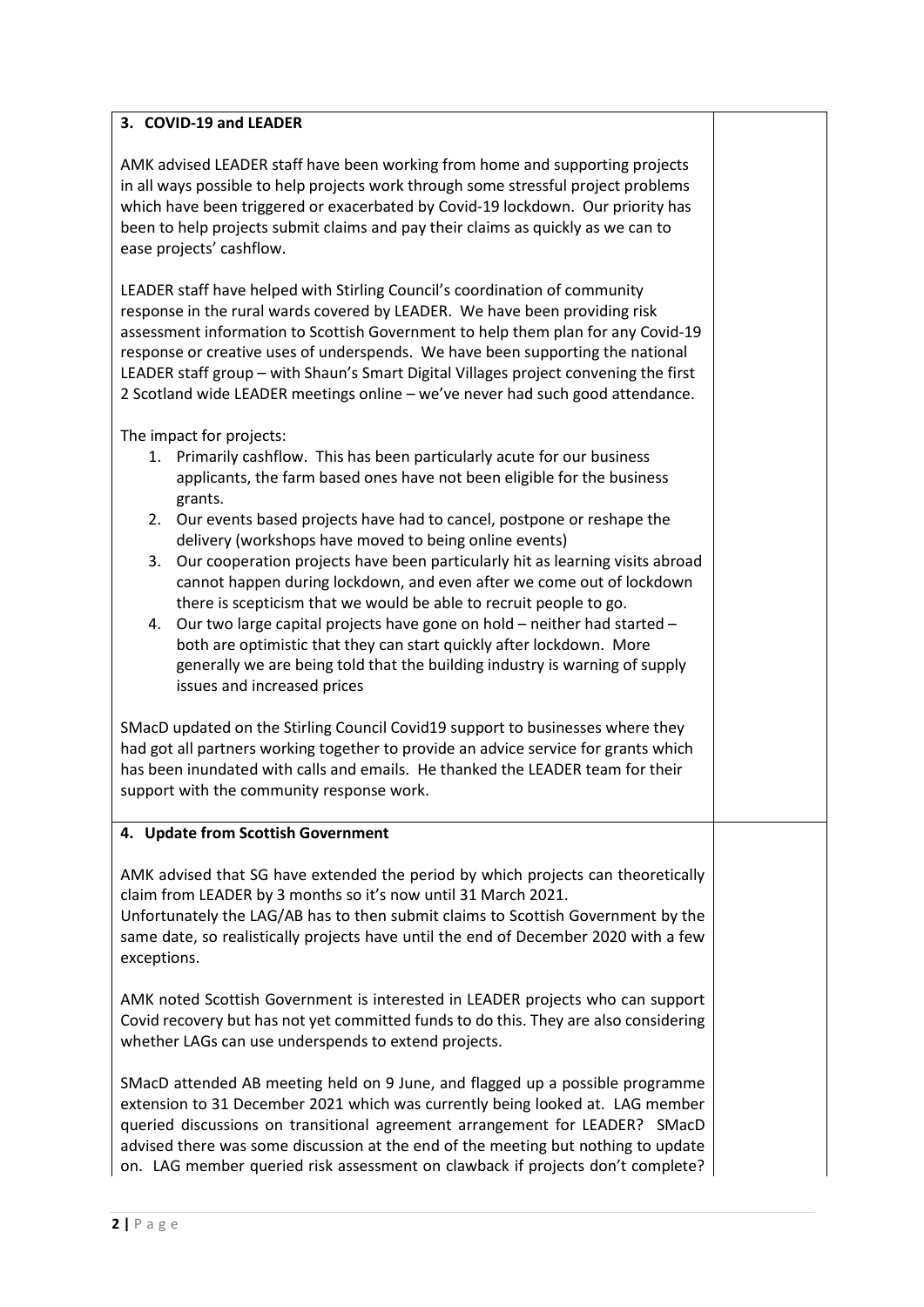SMacD advised each area has done their own risk register and Scottish Government are in process of compiling an overall risk register at the moment.

DJ advised he raised these points at the Chairs meeting on 26 May, there was due to be a separate joint meeting of Scottish Government, ABs, Chairs and staff representatives to go through what was needed to help ensure there was a successor programme – including a transition period to December 2021 which allows us to participate in the projects which are currently being delayed in Europe. Meeting scheduled to take place on 16<sup>th</sup> June.

# **5. LEADER Projects**

AMK noted she circulated the same project update before the meeting – see below.

|  | <b>FORTH</b><br><b>VALLEY</b><br><b>LOMOND</b><br>LEADER |
|--|----------------------------------------------------------|
|--|----------------------------------------------------------|

**Programme Update** 

| Main Programme                        | £1,257,163 |
|---------------------------------------|------------|
| Co-operation Projects                 | £339,170   |
| Farm Diversification/Rural Enterprise | £556,613   |
| Total                                 | £2,152,946 |
|                                       |            |
| <b>Revised FVL Allocation</b>         | £2,881,740 |
| Available to Spend on Projects (75%)  | £2,161,305 |
|                                       |            |
| <b>Amount Currently Uncommitted</b>   | £8,359     |

AMK noted main programme figure has increased due to securing additional funding, co-operation and farm diversification/rural enterprise remain the same. At the previous LAG meeting in March £12,322 was uncommitted but due to some projects declaring underspends and other projects requiring more funding the uncommitted figure is now £8,359 – this figure will continue to be a moving feast.

### **5.1 Risk Register**

AMK advised that risk register was emailed to everyone before the meeting and wanted to flag as having some issues.

Achray Farm Ice Cream – hit by COVID-19 and struggling to get Environmental Health sign off so weren't trading when lockdown hit. Farm not eligible for business rates grant and no income from self-catering accommodation so business has been hit particularly hard.

Most businesses with a tourism element have been hit which sadly includes most of our rural enterprise and farm diversification projects. Two farm diversification projects (Old Manse Farm Glamping and Gartness Glamping) are still waiting on planning permission being granted. So even with an extension to December 2020 it's still quite risky.

AMK noted some of our strategic and co-operation projects had oversea visits planned, these will be discussed later in the meeting.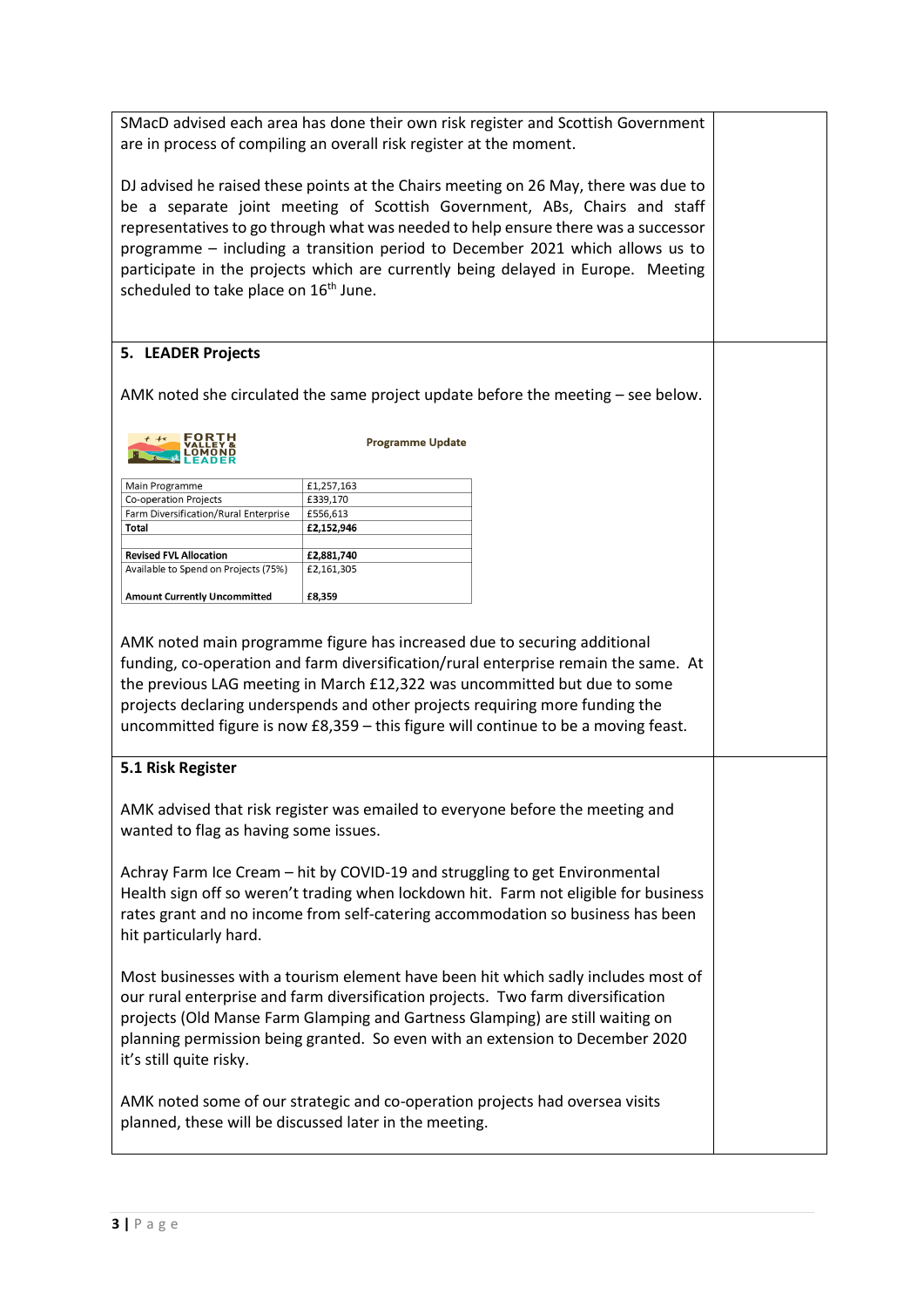To end on a more positive note AMK acknowledged a few projects doing some really amazing work during COVID-19. The Food and Drink Business Network which has been supporting businesses and the Regional Food Assemblies project have been successful in setting up two new markets, one in Killin and another in Fife. Also generating a lot of interest from all over Scotland.

### **5.2 Projects requesting changes**

| FORT<br>$+$ $\tau$<br><b>Projects Requesting More £ since Dec 2019</b> |                                       |            |       |   |                    |                                          |                   |
|------------------------------------------------------------------------|---------------------------------------|------------|-------|---|--------------------|------------------------------------------|-------------------|
| Applicant                                                              | Project                               | Amount     |       |   | Original<br>Amount | % of<br>Requested Approved Amount Yes/No | Original Approved |
| <b>Bannockburn House</b>                                               |                                       |            |       |   |                    |                                          |                   |
| Trust                                                                  | Bannockburn House                     | £          | 4.409 | £ | 153,000            |                                          | 2.88 Yes          |
| <b>FVL LAG</b>                                                         | <b>Foraging Fortnight</b>             | £          | 1.658 | £ | 31.720             |                                          | 5.23 Yes          |
| <b>FVL LAG</b>                                                         | Wildwonders                           | <b>TBC</b> |       | £ | 67,082             |                                          |                   |
| Killin & Ardeonaig<br>Trust                                            | More than a Post Office               | £          | 1,594 | £ | 35,509             | 4.49                                     |                   |
| SOEC                                                                   | Dounans Conference Centre             | ė.         |       | £ | 25,000             |                                          |                   |
| <b>FVL LAG</b>                                                         | <b>Legacy Project</b>                 | £          | 550   | £ | 17,165             |                                          | 3.20 Yes          |
| Strathard                                                              | <b>Strathard Business Development</b> |            |       |   |                    |                                          |                   |
| <b>Development Trust</b>                                               | Project                               | Ş          |       | £ | 54,881             |                                          |                   |
| Our Little Outdoor<br>Classroom                                        | Our Little Outdoor Classroom          | £          | 49    | £ | 23,408             | 0.21                                     |                   |

AMK noted not many projects coming forward who meet the criteria.

Bannockburn House - asked to extend project and additional funds as insurance costs escalated.

Foraging Fortnight - extra PR costs due to rescheduling.

Wild Wonders – still waiting on details.

More than a Post Office – extended until December 2020 plus additional staffing costs.

Dounans Conference Centre – additional money for upgrading a toilet block. This revealed there had been a change of building layout which we were unaware of, as there was supposed to be toilets within the layout. Currently awaiting confirmation of reinstating the toilets within the conference centre and not requiring delegates to have to go outside.

LEADER Legacy –awarded by LAG at previous meeting for music for video.

Strathard Business Development – additional money for new website.

Our Little Outdoor Classroom – benefitted from COVID-19 as it's given them time to reconcile as they overspent on safety requirements and equipment. Still waiting on formal request for additional £49.

LAG member raised concerns at the Dounans project as it goes against the original application which was to extend length of time it could be used, ie over winter as well. Other LAG members agreed and raised concerns and queried why we would give more money? AMK advised they are looking for additional money for furniture but as that's an additional activity it doesn't meet the criteria. She added that as we've already paid 2/3 of the grant we may need to take money back.

LAG member queried if business objectives had changed? AMK thought yes, compounded by COVID-19 as no business for a while. Another LAG member queried if they required business support? AMK to put them in touch with Business Gateway.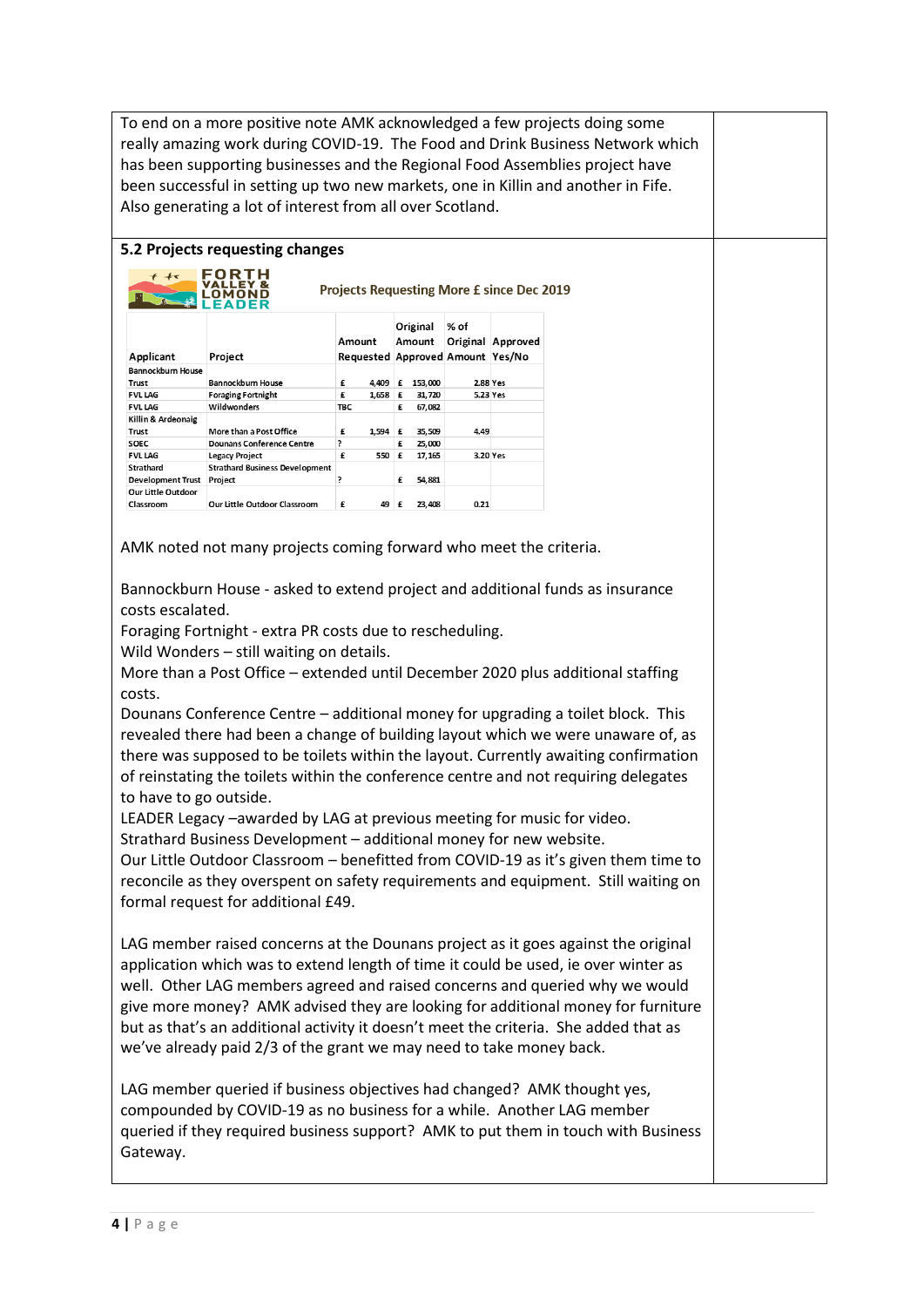| 6. LAG Strategic Projects - Achievements and Dilemmas                                                                                                                                                                                                                                                                                                                                                                                                                                                                                                                                                                                                                                                                                                                                                                                                                                                                                                                                                                                                       |  |
|-------------------------------------------------------------------------------------------------------------------------------------------------------------------------------------------------------------------------------------------------------------------------------------------------------------------------------------------------------------------------------------------------------------------------------------------------------------------------------------------------------------------------------------------------------------------------------------------------------------------------------------------------------------------------------------------------------------------------------------------------------------------------------------------------------------------------------------------------------------------------------------------------------------------------------------------------------------------------------------------------------------------------------------------------------------|--|
| 6.1 Cycle Tourism & Sustrans Promoting Cycle Tourism                                                                                                                                                                                                                                                                                                                                                                                                                                                                                                                                                                                                                                                                                                                                                                                                                                                                                                                                                                                                        |  |
| JC advised the COVID-19 has impacted lots of things but still managing to move<br>forward with some things.                                                                                                                                                                                                                                                                                                                                                                                                                                                                                                                                                                                                                                                                                                                                                                                                                                                                                                                                                 |  |
| #worthwaitingfor has been rolled out on social media and feedback has<br>been positive<br>Learning journey to Eurobike in Germany with up to 10 businesses is no<br>longer going to happen so planning to hold a series of 5 webinars focussing<br>on domestic market.<br>Gravelfoyle Memo of Understanding has now been signed by all partners<br>and regular zoom meetings are being held. Route signage and marketing<br>has been procured and should be ready by end of August. FTC Events have<br>been appointed for marketing.<br>Ebiking launch was due to take place in April with map/leaflet already<br>published just waiting to be distributed. Ebike fast chargers need to be<br>delivered to cafes and businesses. In discussions with a company called<br>Roots in Doune who plan to develop a community ebike rental scheme.<br>VisitScotland/Sustrans website content is ready just waiting on a suitable<br>time to launch. Now looking at developing content for a new route - Round<br>the Forth working with LAG member Bridget Clark. |  |
| LAG member felt it was a great opportunity in terms of domestic market but noted<br>the need to be sensitive to communities fears due to tension between businesses<br>bringing extra people into communities in the current situation. Another LAG<br>member noted that it also should be tie into National Park timelines. JC agreed.                                                                                                                                                                                                                                                                                                                                                                                                                                                                                                                                                                                                                                                                                                                     |  |
| 6.2 Local Food and Drink and Business Network                                                                                                                                                                                                                                                                                                                                                                                                                                                                                                                                                                                                                                                                                                                                                                                                                                                                                                                                                                                                               |  |
| CMcG advised AR's post finished at the end of March with much of the Food and<br>Drink project concluded. One aspect still to complete was the formation of the<br>Food and Drink Business Network, with the businesses initially meeting whilst AR<br>was in post and have continued to have meetings organised by CMcG - more<br>recently in an online way. AR had secured £5k of funding from Connect Local to<br>cover the cost of networking meetings and gatherings to help consolidate the<br>emerging network. These had to be cancelled due to lockdown but businesses were<br>keen to continue the work taking part in regular online meetings, and Connect Local<br>allowed the funding to be used to pay one day a week of CMcG time to support the<br>establishment of the network. First action has been the design of a logo and<br>commissioning a 'Showcase' Food and Drink website for the area which is currently<br>in progress.                                                                                                        |  |
| The remainder of the funding in the LEADER project is being used for PR costs -<br>currently 2 days a month for the network and some additional PR costs for the<br>October FV Food and Drink Festival which we hope will still be able to go ahead.                                                                                                                                                                                                                                                                                                                                                                                                                                                                                                                                                                                                                                                                                                                                                                                                        |  |
| CMcG noted that she had been working closely with Scotland Food and Drink who<br>will launch at the end of June a Co-ordinator support scheme. Offering grants of                                                                                                                                                                                                                                                                                                                                                                                                                                                                                                                                                                                                                                                                                                                                                                                                                                                                                           |  |

£10 -15K funding to be matched by Local Authority, to fund a co-ordinator within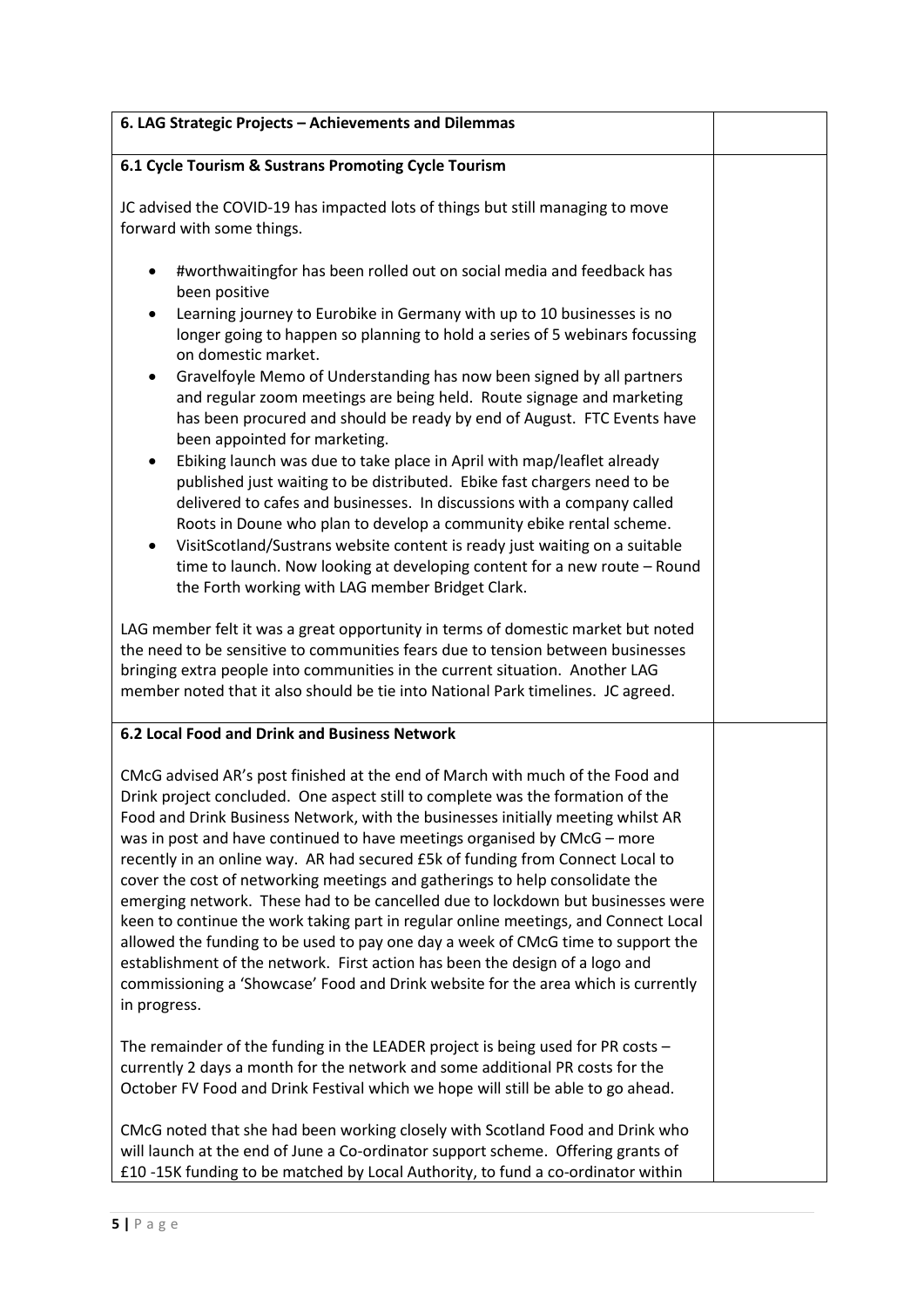regional food groups across Scotland for 1 year. LAG member felt this was very positive and noted Stirling Council are keen to support the sector. **6.3 Wild Wonders and Foraging Fortnight** NK hopes Scottish Government will give an extension until December 2021 which would allow for 2020 events and learning visits to be rescheduled to 2021, like our European partners. Due to seasonality of foraging it's not possible to just move to another time of year. The implication for LEADER is that most of the festival planning was complete (so contractor fee mostly used) and as of end of May the full PR contract is completed. 1. NK advised the new Wild Wonders website which is now live and near fully functioning. 2. If govt guidance allows, *travel to Latvia later this year for a learning exchange* to visit relevant wild food/product businesses and meet with their festival team for briefing. 3. **take a few targeted people and a videographer/film maker** to produce material that we can share with the wider audience on return. (similar to Swedish Tourism trip to Scotland) **Remaining festival budget (minus contractors time):** *EITHER use to strengthen the festival legacy* for the team taking it forward post LEADER? 1. build website further to suit their vision 2. run handover sessions and materials/contacts 3. continue some PR budget to support next year's festival, fund some further market research etc? 4. possibly purchase festival materials – eg signage, shelters etc NK noted Foraging Fortnight project is in a similar position with planning mostly complete and contractors already completed the bulk of the work. Although the toolkits are now well underway NK noted any changes to project are on hold until we receive confirmation from Scottish Government, she ran through a series of plan B options. • mainland areas **not keen to do virtual festival as expect o***nline festival/workshop fatigue* AND the Orkney FF programme available to all anyway. • Visiting speaker budget could adapt to cover **video footage of a selection of chosen 'speakers'** which could then be used online OR if guidance allows, at small scale live screenings during 2021 FF? • **Rethink what we can deliver**, in particular in FVL, Fife and Moray as we all have local budget to use • **FVL budget** – something to support food and drink businesses using wild ingredients? SNH was going to run a masterclass pre May FF to help with this – something to build knowledge and confidence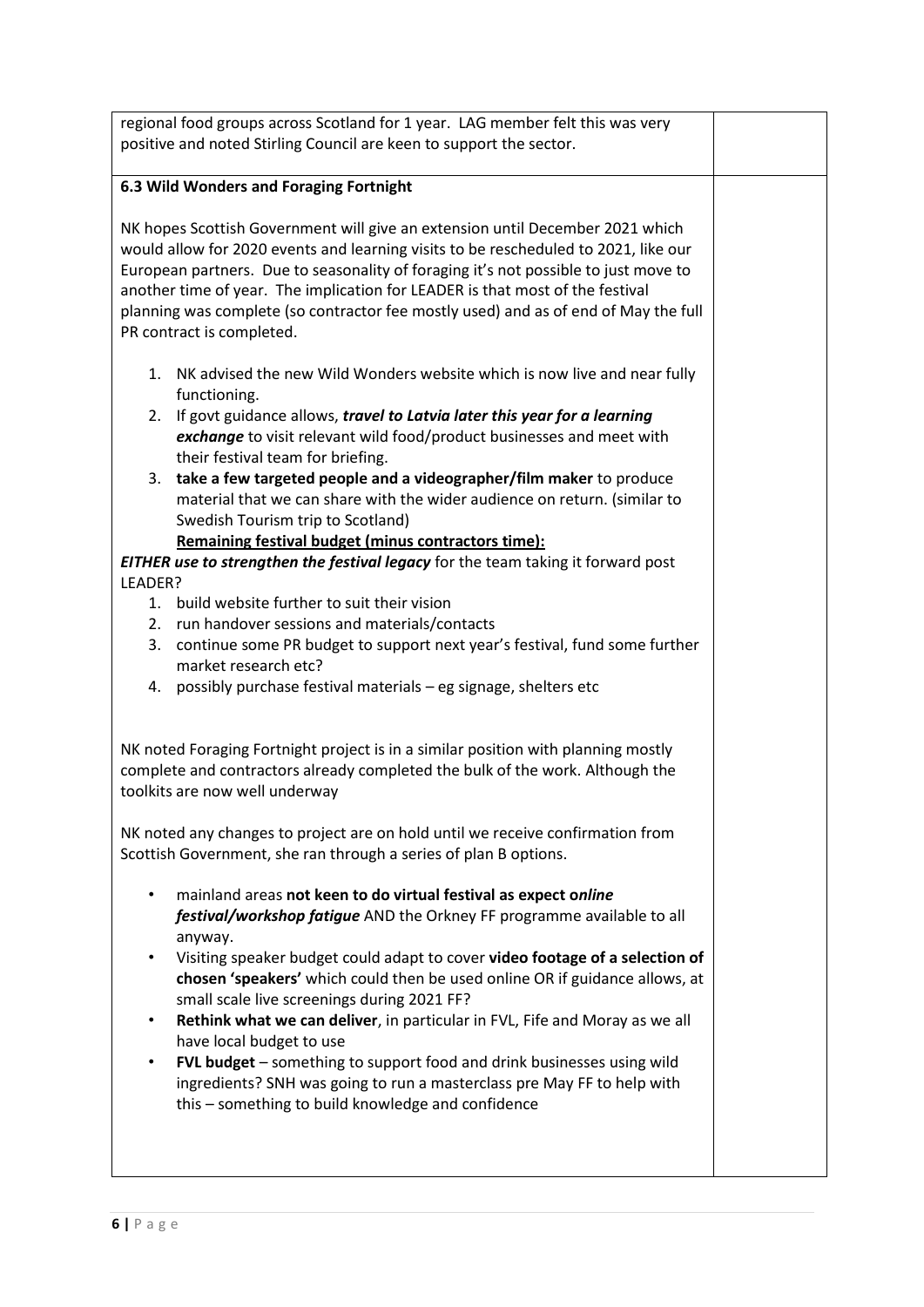### **6.4 Community Broadband and Smart Villages**

SM advised Lochend and Dykehead (near Port of Menteith) project has come online since the last LAG meeting, which connections 70 premises. Stronachlacher and Inversnaid project was on hold due to lockdown but has recently started up again along with projects at Crianlarich, Kilmahog and Keir Estate/Blair Drummond.

SM noted that over 1,000 people have benefitted from our broadband project in lockdown not just for streaming TV but working from home and home schooling that would have previously had a very poor service or no service at all.

Looking at 6 communities to develop and pilot Smart Village initiatives. Gartness IOT Tourism demo is now online with footfall counters, river level sensor and weather station. This data will shortly be available on a platform which anyone can access.

SM advised that he was due to travel to Greece next week for a transnational study visit which was cancelled due to Covid-19 lockdown. Visit has been rescheduled to end of October 2020 (if restrictions are lifted) along with a trip to Latvia in February 2021. Planning a virtual conference to be hosted by Finland with guested speakers from all partners in September 2020.

LAG member queried number of footfall counters along the West Highland Way and John Muir Way. SM advised it's just at Gartness, as it's not been rolled out any further. AMK asked LAG members to get in touch if they hear of any other examples of technology being used in innovative ways. LAG member advised Community Partnership are offering a micro grant scheme for digital inclusivity – see the website for more details.

### **6.5 Crowdfund Coaches**

AMK advised in the Forth Valley and Lomond LEADER area 54 projects have been supported, with 16 projects having raised funds totalling £84,000.

The wider project covers 9 LEADER areas and until March we were the top but Perth and Kinross have run a campaign, Masks for All which has raised an impressive £228,000.

AMK advised Maid of the Loch have launched a crowdfunding campaign and asked the LAG to share. She noted Loch Katrine are developing their own campaign but not launching just now due to similarities with Maid of the Loch.

Crowdfunding project comes to an end in September 2020 and we would like to extend but this is dependent on permission from Scottish Government.

### **6.6 Legacy Project**

AMK advised legacy videos are ready but will wait until after lockdown to publish them. She felt it would be more valuable, since we have the extension from Scottish Government, to have a space between and of lockdown and having the workshops otherwise people will only think of life in lockdown. The LAG agreed.